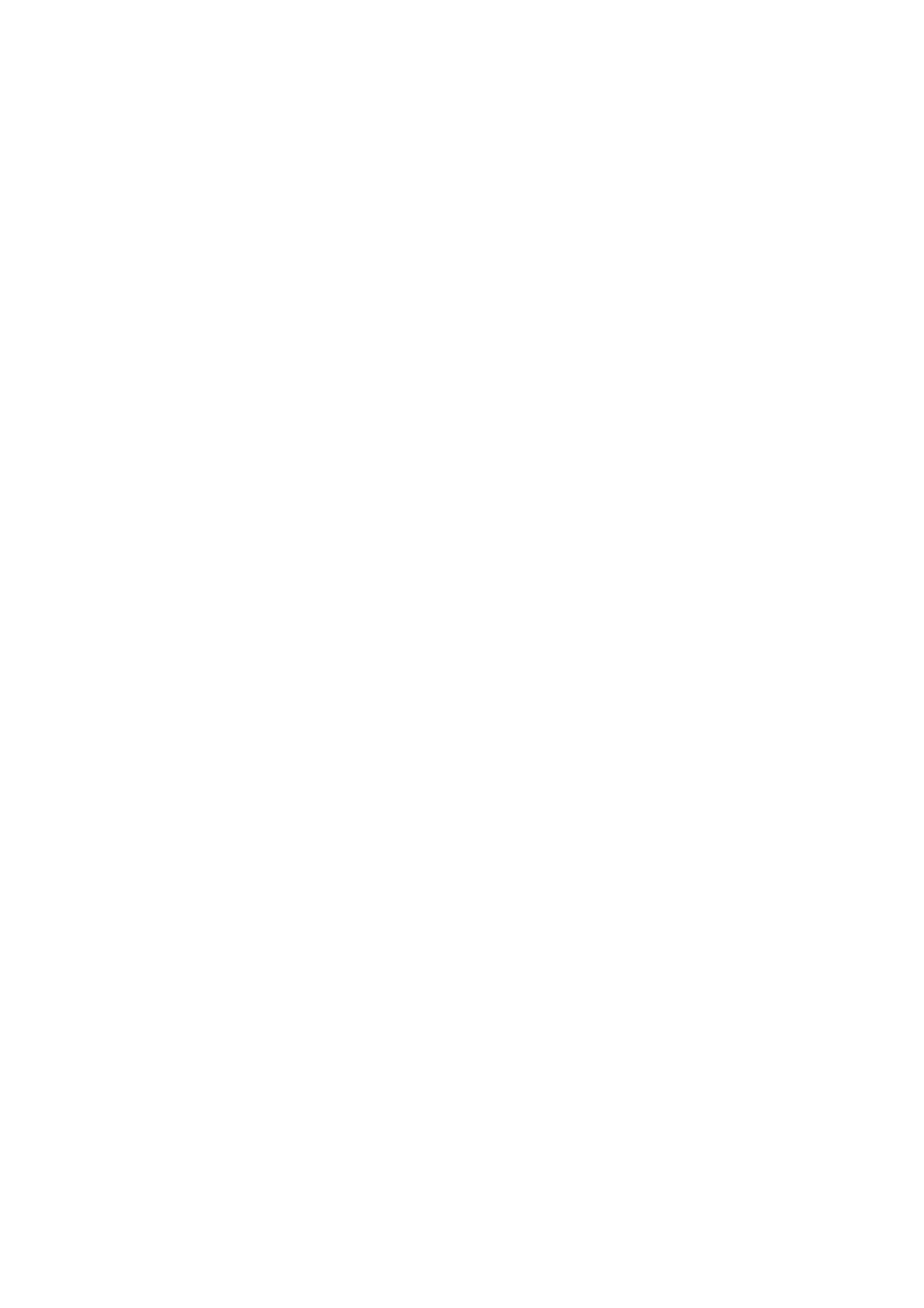# The Analytical Model II for Predicting Solder Joint Shape and Volume Impact on Life-time

Miloš Dušek and Christopher Hunt Engineering and Process Control Division

#### **ABSTRACT**

The reliability of electronics assemblies is highly dependent on the quality of solder joints, and the latter's response to temperature excursions. As part of its work to investigate many aspects of lead-free soldering, NPL has an on-going programme to characterise the thermal fatigue in lead-free solder joints. In this programme the effects on joint integrity of thermal cycling, thermal pre-treatment, solder volume, joint design, component types, PCB finishes, and solder alloy are being studied as part of the development of an analytical model for predicting lead-free solder joint reliability. The work encompasses a wealth of data, and although they can be used widely in a comparative sense, in this work (stage 2 of the project) they are also used to extend their usability by fitting to a linear descriptive formula. This approach has been applied to solder joint variables (inc volume, design, component size, stencil thickness) taking the ultimate shear strength of solder joints of chip resistors, after ageing and thermal cycling, as the degradation metric. The analysis showed that of the variables investigated, component size had the strongest effect on joint reliability. The number of thermal cycles also had a major influence, but stencil thickness had only a minor effect. There was no significant influence arising from varying the PCB design or the solderability of the component/PCB finishes.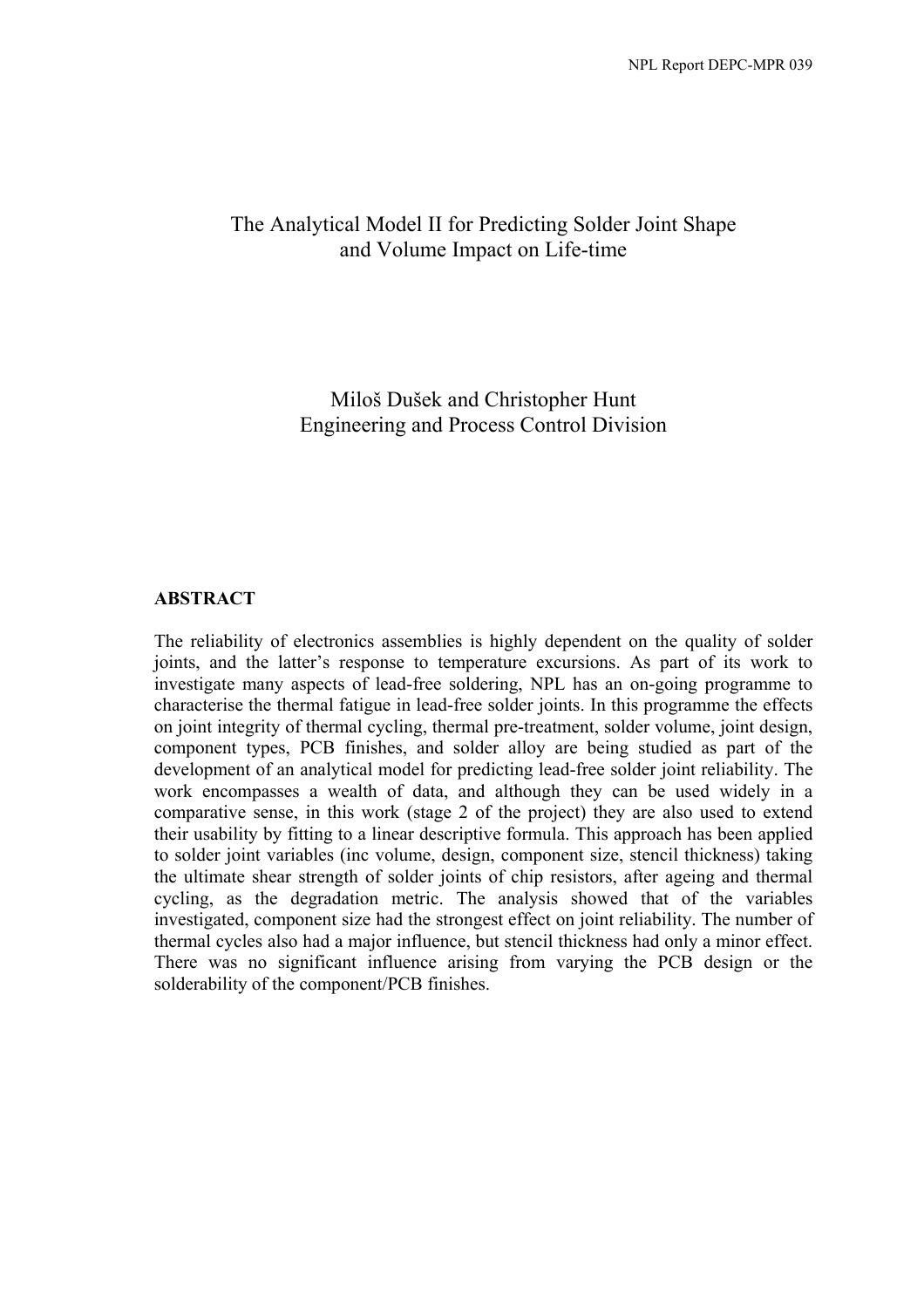Crown copyright 2005 Reproduced with the permission of the Controller of HMSO and Queen's Printer for Scotland

ISSN 1744-0270

### National Physical Laboratory Hampton Road, Teddington, Middlesex, TW11 0LW

Extracts from this report may be reproduced provided the source is acknowledged and the extract is not taken out of context.

> Approved on behalf of the Managing Director, NPL, by Dr M G Cain, Knowledge Leader, Materials Processing Team authorised by Director, Engineering and Process Control Division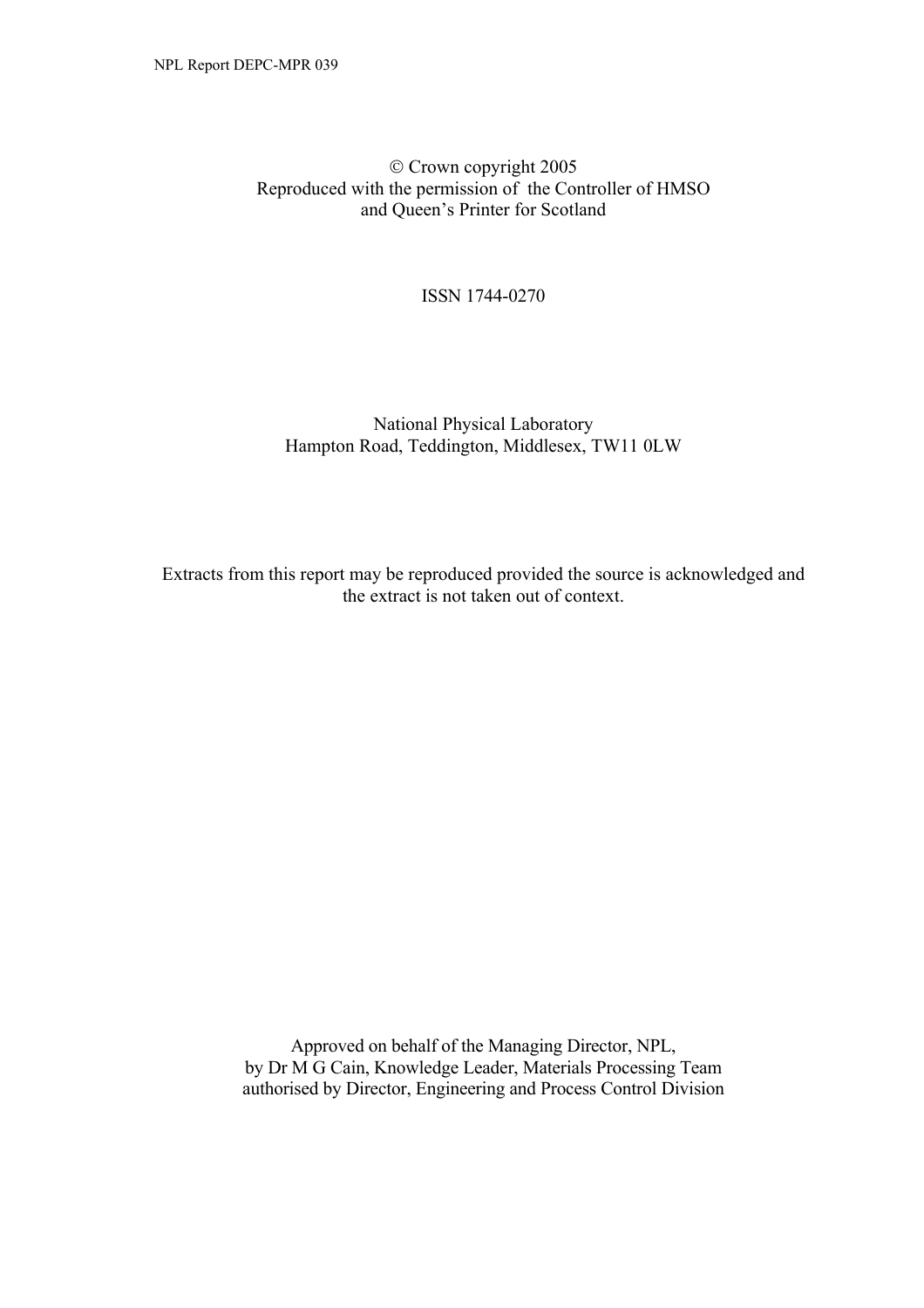# **CONTENTS**

| $2^{\circ}$    |  |
|----------------|--|
| 3 <sup>1</sup> |  |
| $\overline{4}$ |  |
| 5 <sup>5</sup> |  |
| 6              |  |
| 7 <sup>7</sup> |  |
|                |  |
|                |  |
|                |  |
|                |  |
|                |  |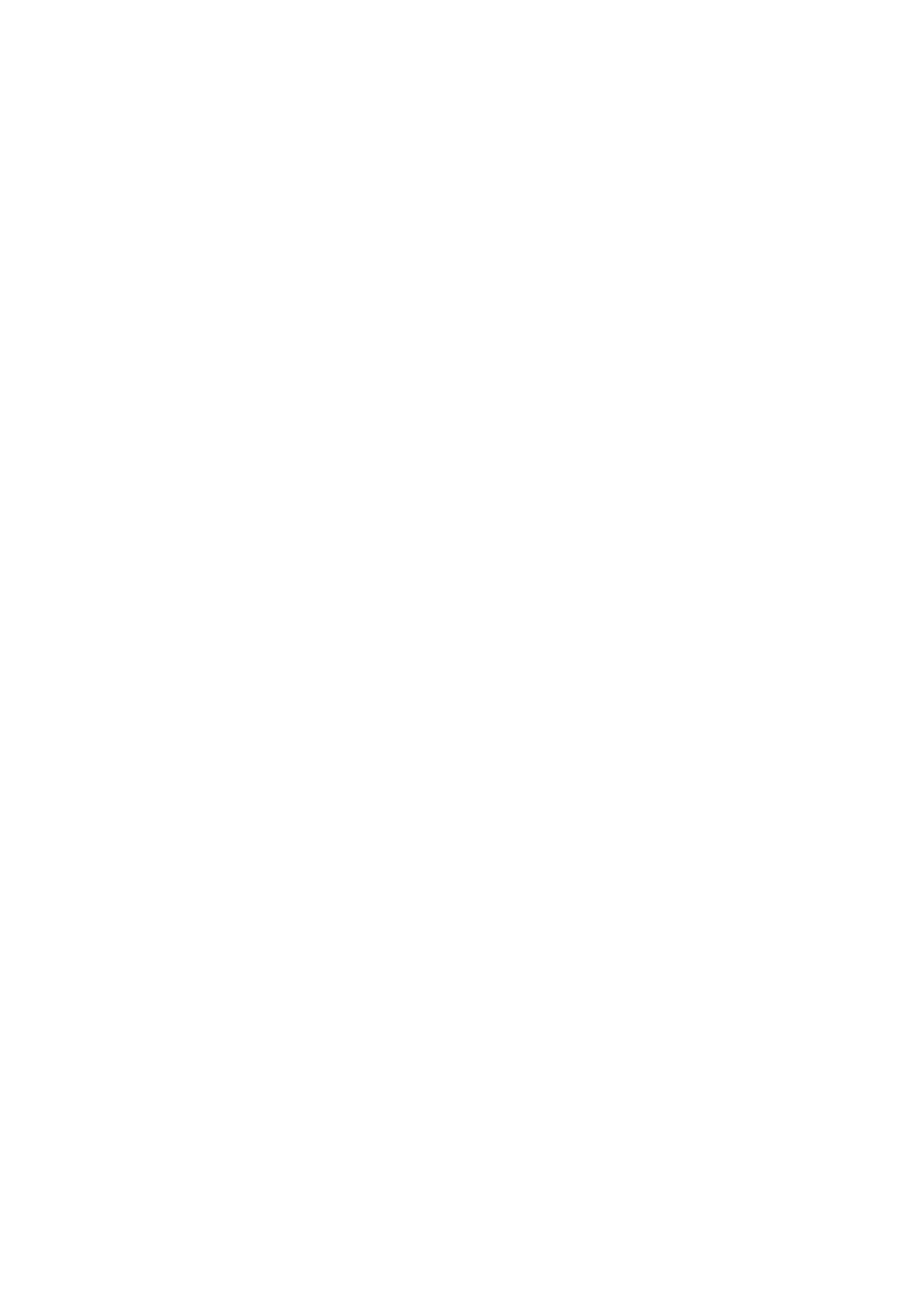# **1 INTRODUCTION**

In the electronics industry, thermal cycling is commonly used as an integral part of assessing the reliability of electronics assemblies, which is itself known to be highly dependent on the quality of the solder joints. Any electronics assembly subjected to temperature changes expands, and because of the difference in coefficients of thermal expansion of the various materials used, localised stresses and strains are generated between the components and substrate. Solder, as the joining medium, has to accommodate these stresses and strains in order to provide both mechanical and electrical functionality. Unfortunately, the mechanical properties of solders can vary considerably with temperature. Consequently the thermo-mechanical performances of solder joints have to be examined over various temperatures and temperature cycling rates.

As part of its work to investigate many aspects of lead-free soldering, NPL has an ongoing programme to characterise the thermal fatigue in lead-free solder joints. In this programme the effects on joint integrity of thermal cycling, thermal pre-treatment, solder volume, joint design, component types, PCB finishes, and solder alloy are being studied as part of the development of an analytical model for predicting lead-free solder joint reliability. The work encompasses a wealth of data and although they can be used widely in a comparative sense, in this work (stage 2) they are also used to extend their usability by fitting to a linear descriptive formula. This approach has been applied to solder joint variables (inc volume, design, component size, stencil thickness) taking the ultimate shear strength of solder joints, of chip resistors after ageing and thermal cycling, as the degradation metric.

In this work, not only was the solder volume varies using three stencil thicknesses, but the joint was also modified by altering the pad design, changing the pad dimensions and inter-pad gap. The work described here follows a previous project that modelled the results after various thermal cycling treatments, and is known [1] as Model I.

# **2 EXPERIMENTAL**

The test vehicle design contained two types of chip resistors, i.e. 1206 and 0603. The substrate was fabricated from a double-sided FR4, thickness 1.6 mm, copper thickness of 35 µm (copper plating 1 oz/sq.ft) and immersion gold over electroless nickel (ENIG) pad finish.

Substrates were stencil printed with solder paste using three stainless steel stencils with thicknesses of 100, 150 and 200  $\mu$ m. Table 1 lists the pad designs for 1206-type resistors and 0603-type resistors. The pad dimension modifications were based on the IPC-SM-782 revision A - August 1993. The definitions for pad dimensions are given in Figure 1. The recommended pad sizes from the IPC standard are given in groups A and F (1206- and 0603-type resistors respectively). However, in order to study the influence of increasing inter-pad gap, groups B and C (for 1206-type resistors) and groups G and H (for 0603-type resistors) were also used. Similarly groups D and E, and groups I and J, were used to investigate the influence of pad length on fillet formation.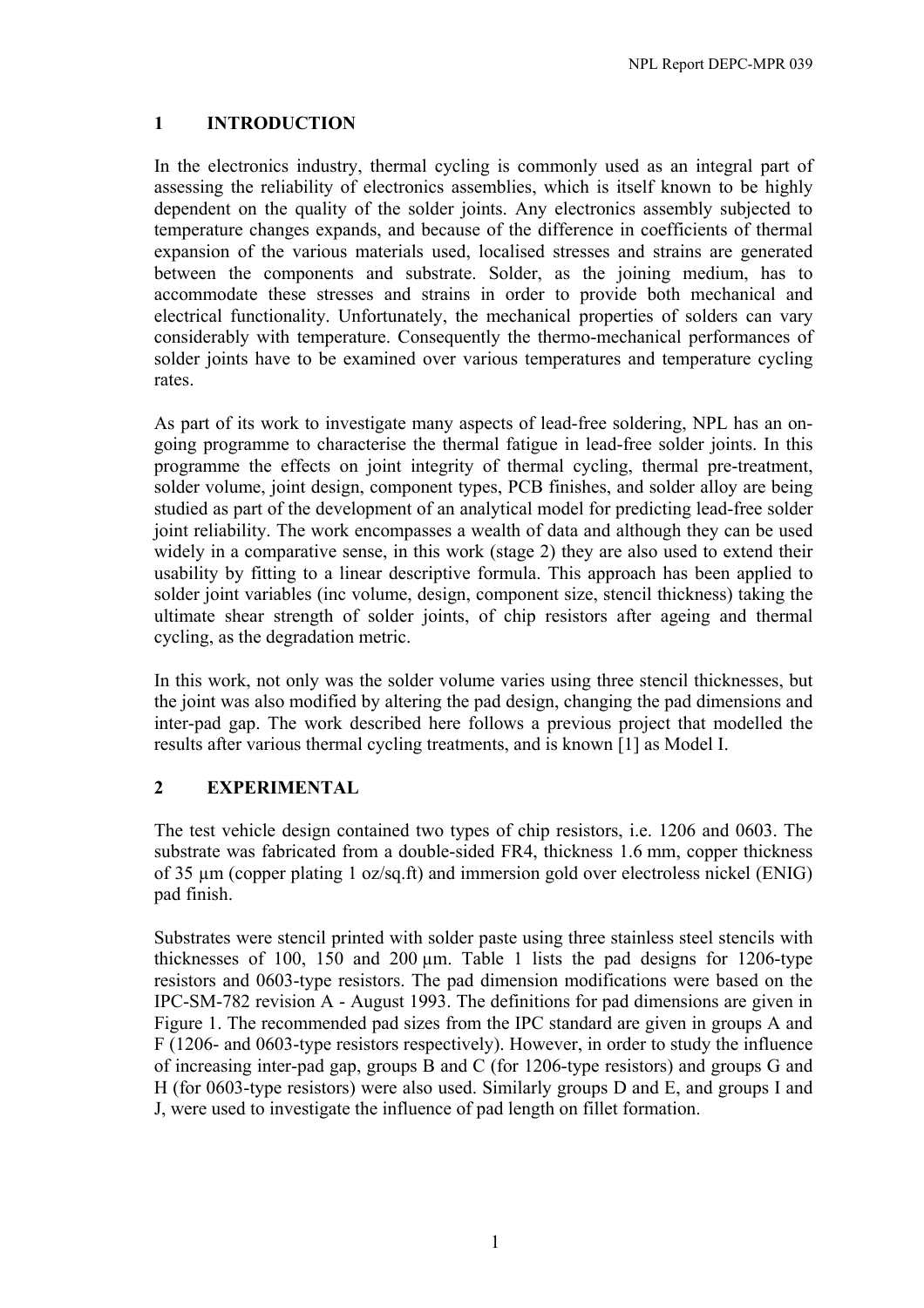

**Figure 1. Definitions of pad dimensions** 

| <b>R1206</b> | IPC(A) | $IPC+gap(B)$  | IPC+gap $2(C)$  | Long pad $(D)$   | Short pad $(E)$  |
|--------------|--------|---------------|-----------------|------------------|------------------|
| Pad gap      | 1.20   | 1.60          | 2.00            | 1.20             | 1.20             |
| Pad width    | 1.80   | 1.80          | 1.80            | 1.80             | 1.80             |
| Pad length   | 1.60   | 1.60          | 1.60            | 1.92             | 1.28             |
| Differences  | 0%     | $+33\%$ (gap) | $+67\%$ (gap)   | $+20\%$ (length) | $-20\%$ (length) |
|              |        |               |                 |                  |                  |
| R0603        | IPC(F) | $IPC+gap(G)$  | $IPC+gap 2 (H)$ | Long pad $(I)$   | Short pad (J)    |
| Pad gap      | 0.60   | 0.76          | 0.92            | 0.60             | 0.60             |
| Pad width    | 1.00   | 1.00          | 1.00            | 1.00             | 1.00             |
| Pad length   | 1.10   | 1.10          | 1.10            | 1.32             | 0.88             |

**Table 1. Dimensions (mm) for various pad designs.** 

Figure 2 shows the actual pad designs on the PCB without components present.



**Figure 2. Variations of pad designs for 1206- type (top row) and 0603-type resistors (bottom row)** 

The assembly was processed using a **95.5Sn3.8Ag0.7Cu** solder paste with a no-clean type flux. Components were placed onto the substrates using an automatic placement system, ensuring a regular solder joint volume. Reflow of the lead-free solder paste was achieved in a convection reflow oven. The peaks of reflow temperature profiles were between 245 and 260 °C, and the time above the 220 °C temperature was between 1 and 1.5 min.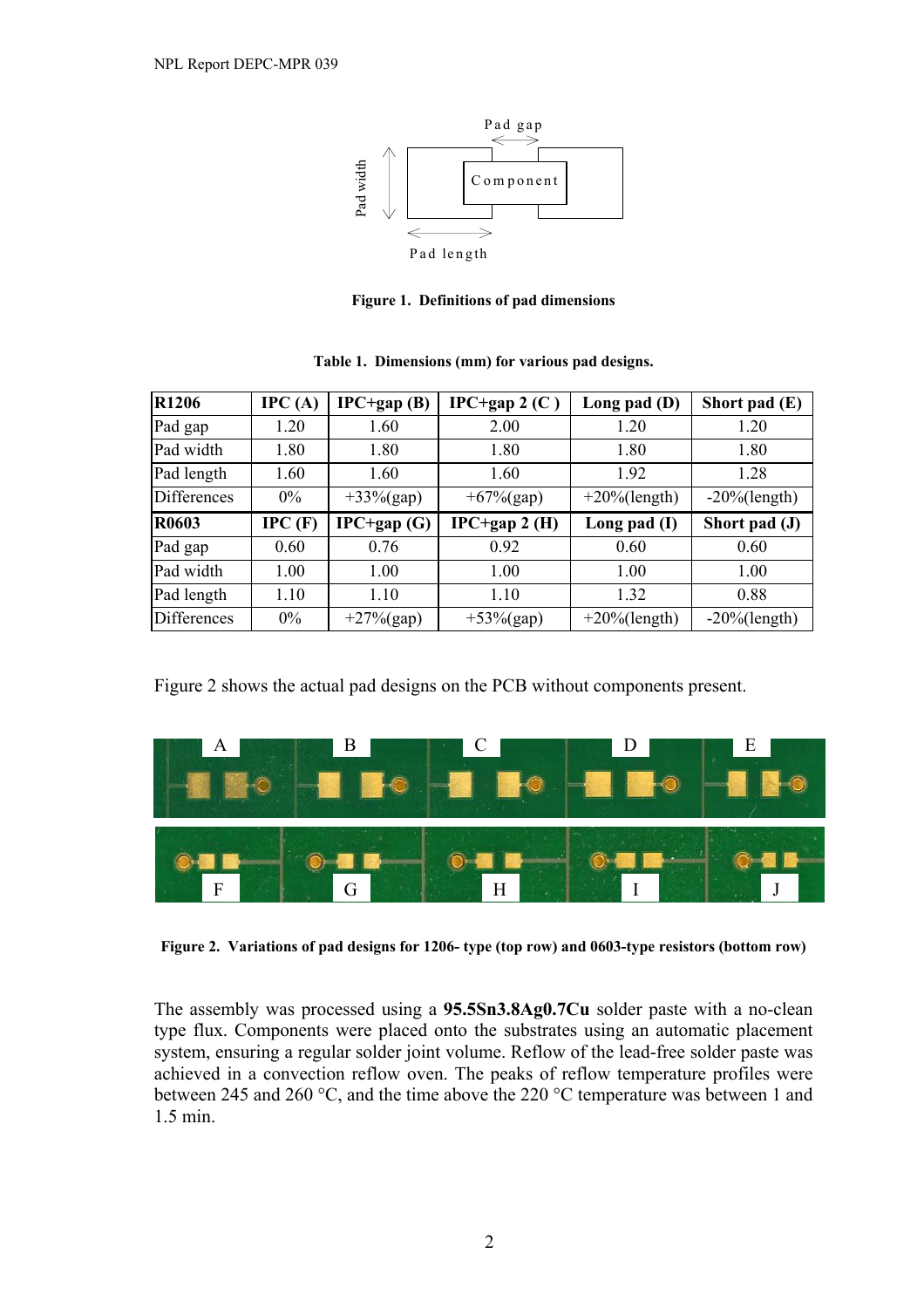The manufactured assemblies were subjected to thermocycling and life-time assessment, and the technique used to characterise level of damage in solder joints, was again shear testing [2].

The choice of the cycling regime used to evaluate the reliability of lead-free solder joints is crucial since the relative performance of different solder alloys can change with thermal cycling parameters such as dwell temperatures and times, and the ramp rates between the dwell temperatures [1]. In recent years the military and automotive sectors have preferred to use the same cycling regime  $(-55^{\circ}C \text{ to } +125^{\circ}C)$ , and this now appears suitable for many high reliability applications. Table 2 lists the values of the thermal cycling parameters used in this evaluation study, and these are presented graphically in Figure 3.

|  |  |  | Table 2. Temperature cycling parameters with $\pm$ 4°C temperature tolerance |
|--|--|--|------------------------------------------------------------------------------|
|--|--|--|------------------------------------------------------------------------------|

| <b>Low Temperature</b><br>Dwell | <b>High Temperature</b><br>Dwell | Ramp<br>Rate     | <b>Dwell</b><br>Time | Period |
|---------------------------------|----------------------------------|------------------|----------------------|--------|
| г∘∩                             | гог                              | $\lceil$ °C/min] | [min]                | min    |
| -55                             | ົາເ                              |                  |                      | 45-48  |



**Figure 3. Thermal cycling temperature profile** 

In Figure 3 the top side board design of the test vehicle is presented. Although the PCB design included a continuity test of the resistors and other components during the thermal cycling, this report only considers the measurements of shear forces on 1206 and 0603-type resistors.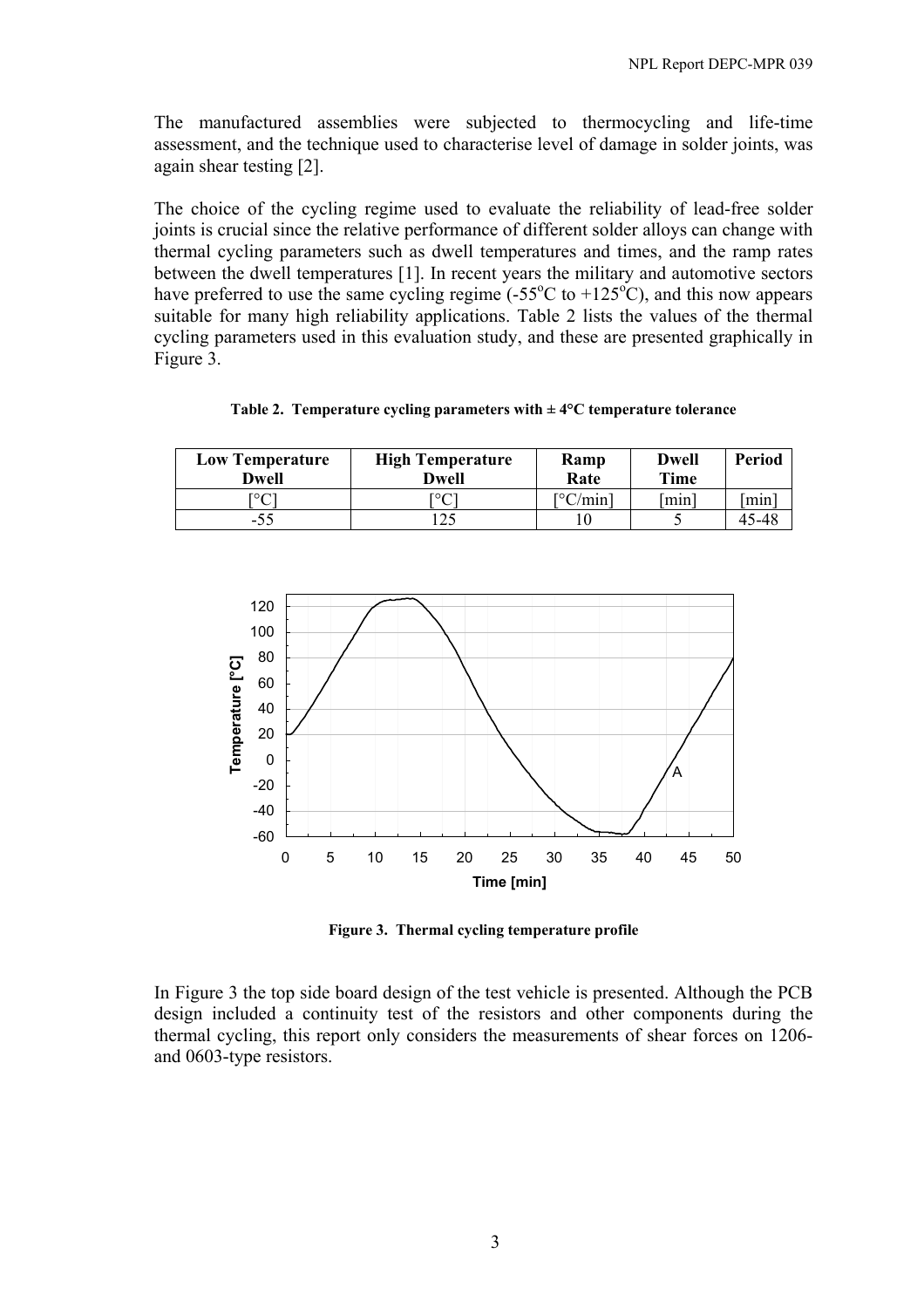

**Figure 4. Test vehicle PCB design** 

In Figure 5 typical photographs of R0603-type resistors after the reflow process are presented. (NB. Notice that the pad gap in design H is equivalent to the gap between the plated terminations on the component.

## **3 SHEAR TESTING**

Shear testing is an established destructive method for evaluating the degree of crack propagation and damage to the solder joint, and also provides a measure of the joint strength [3]. The method is based on the assumption that the presence of a crack in the solder joint, its size and the extent of propagation will influence the strength of a joint. Hence a correlation can be established between the strength of the solder joint and joint failures. Figure 5 shows a typical shear test set up. In this work these tests were undertaken using a Dage Series-4000 modular multi-function bond-tester.

The data obtained in the test were analysed in terms of the ultimate shear force required to rupture the solder joint, and then plotted as a function of the number of thermal cycles to which the assembly had been subjected [see Appendix 1].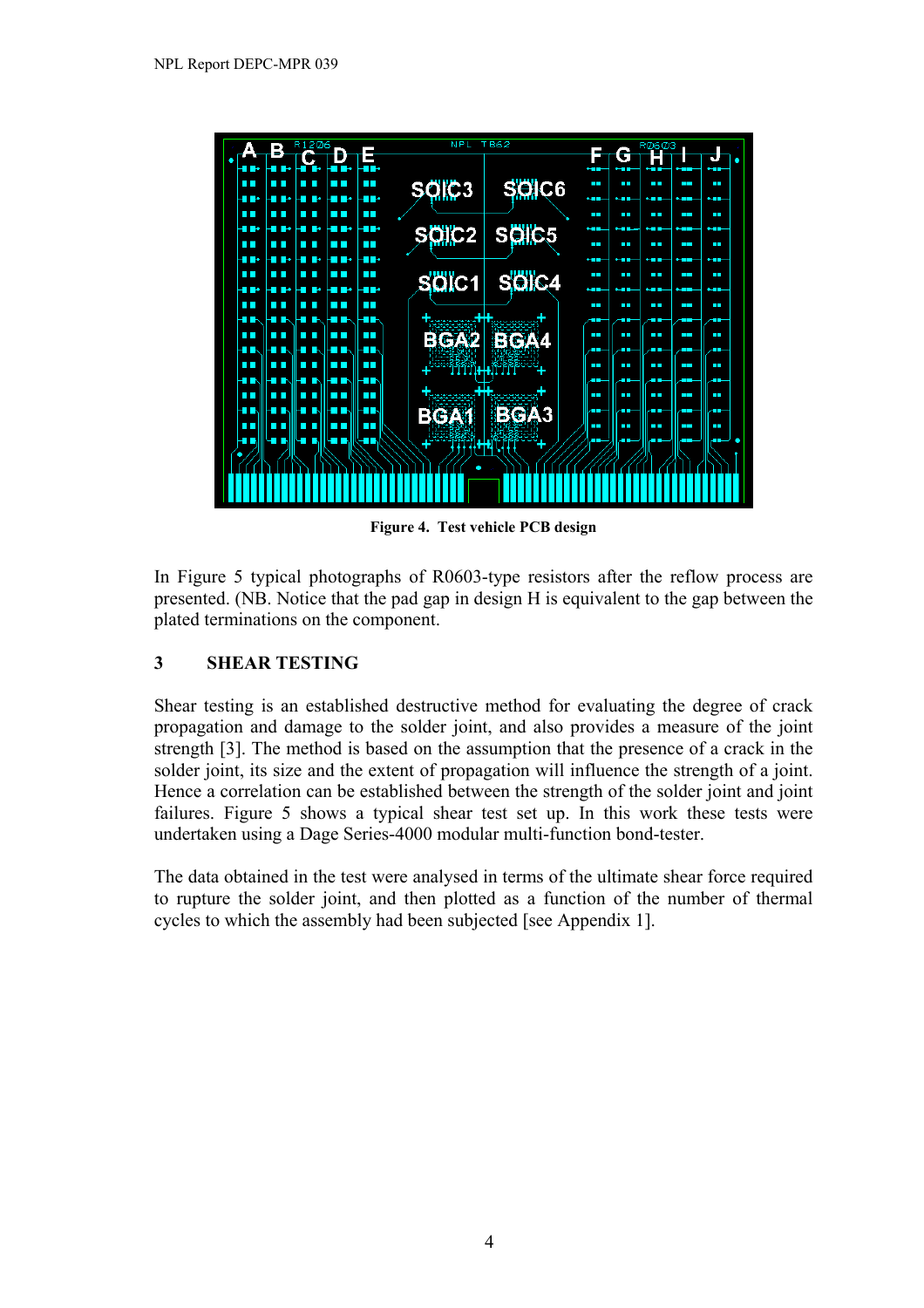![](_page_10_Picture_1.jpeg)

**Figure 5. Images of soldered 0603-type resistors with 5 different pad designs**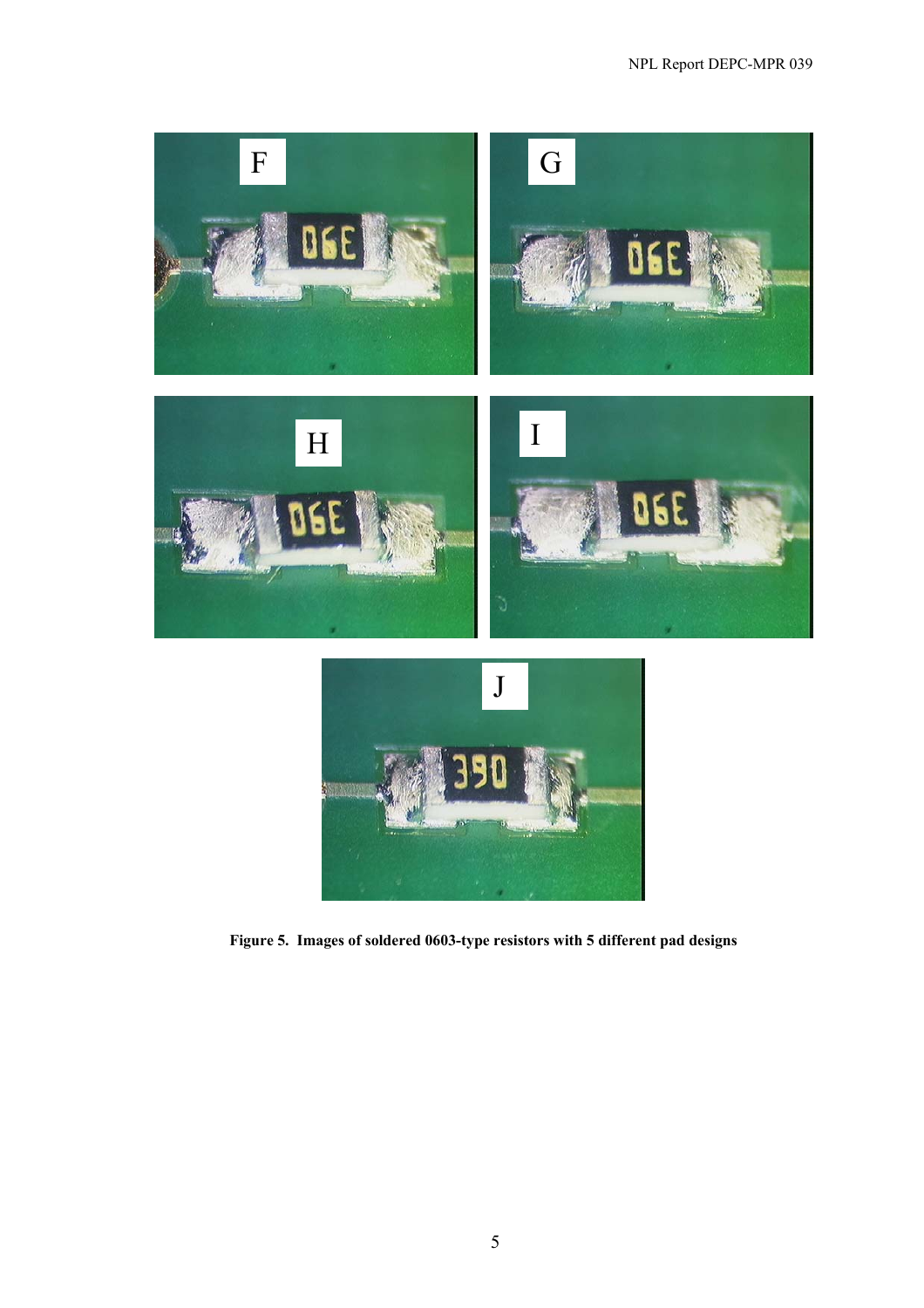![](_page_11_Picture_1.jpeg)

**Figure 6. Shear test jig and push-off tool before a shear test** 

### **4 MODEL II – REGRESSION ANALYSIS**

To characterise the impact of component size and stencil thickness on solder joint shear strength, a linear fit model was proposed. The standard statistical approach of multiple regression analysis is applied here using the push off shear forces, which are presented in Appendix 1. Three predictors are considered here, component size, number of thermal cycles, and stencil thickness. Other predictors were ignored since they were not statistical significant, this is established in Appendix 2.

A linear polynomial equation was applied with predictors and predictors' coefficients as shown in Equation 1.

#### **Y=b0+b1\*X1+b2\*X2+b3\*X3 Eq 1**

Where:

- Y- response variable (solder joint strength USS Force)
- b0 intercept
- b1 coefficient of predictor 1 (component size)
- b2 coefficient of predictor 2 (number of thermal cycles)
- b3 coefficient of predictor 3 (stencil thickness)
- X1 predictor 1 (component size)
- X2 predictor 2 (number of thermal cycles)
- X3 predictor 3 (stencil thickness)

In this model the response variable is shear strength (USS) of solder joint, and the predictors (b1, b2, b3) are:

- Component size (length of component body) =  $3.1 \text{ mm}$  (1206), 1.6 mm (0603)
- N (number of thermal cycles) =  $0.500, 1000, 1500, 2000$
- Stencil thickness = 100, 150 and 200  $\mu$ m
- Pad design (not statistically significant)
- Solderability (not statistically significant, Appendix 2)

Equation 2 is the linear equation with coefficients for the chosen predictors, and the fit matches 74% of the measured data (details are given in Appendix 3). The error of the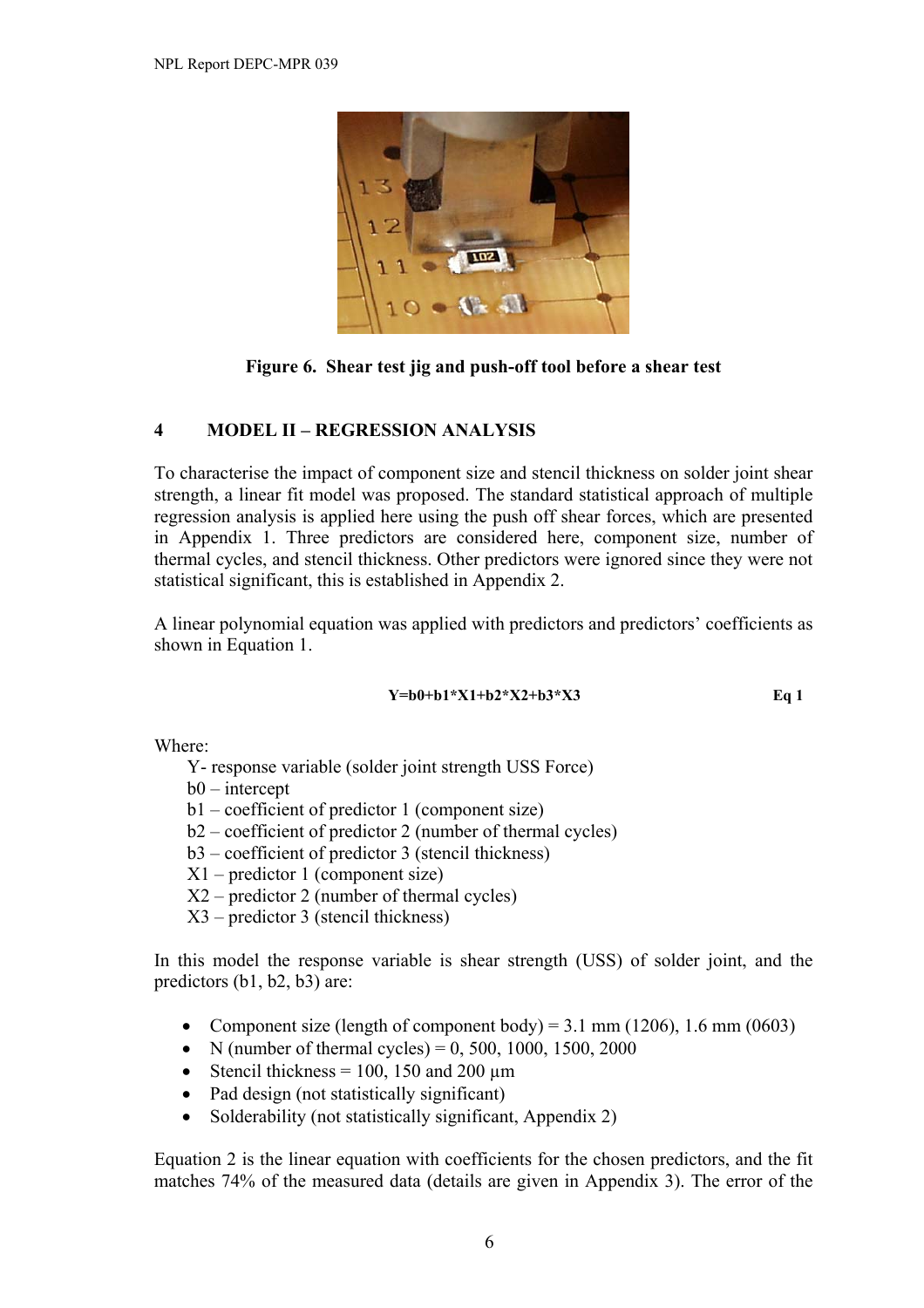model is 26% i.e. 26% of the measured data do not fit the model. If the model functionality was increased the fit could be improved, but at this level of error the simple linear fit is considered acceptable.

USS Force  $[N] = -10.8 - 0.0159 \cdot \text{Cycles} + 0.0525 \cdot \text{Stencil}$  [ $\mu m$ ] + 23.2 \* Component size [mm] **Eq 2** 

### **5 DISCUSSION**

The ultimate shear strength data formed the statistical base for a simple linear regression model. The statistical fit was performed on three predictors: number of cycles, stencil thickness, and component size. The coefficients in the linear polynomial equation were estimated by multiple regression analysis. From all the predictors, the pad size and solderability did not show any significant impact on the resulting shear strength of solder joint (Appendix 2).

From the Main Effects plot (see Appendix 4) and the data in Table 3, it is evident that component size causes the biggest span (range) in the response; hence it has the strongest effect (up to 48%) on actual shear strength of a solder joint. The second, and nearly equivalent effect, was observed with the number of thermal cycles (up to 44%). The stencil thickness has only a minor effect with only 7% contribution to the predicted shear force.

It has to be noted that neither the variation of pad design nor the solderability, had any statistical effect in contributing to response variable of shear force. The constant in Equation 2 has no physical meaning and only offsets the mentioned trends.

| <b>Predictors</b> | <b>Max</b>         | Min  | <b>Max Force</b> | Min     | <b>Max-Min</b> | $\frac{0}{0}$ |
|-------------------|--------------------|------|------------------|---------|----------------|---------------|
|                   |                    |      |                  | Force   |                |               |
| Cycles            | 0                  | 2000 | 0.0              | $-31.8$ | 31.8           | 44%           |
| Stencil           | <b>200</b>         | 100  | 10.5             | 5.3     | 5.3            | 7%            |
| Component size    | 3.1                | 1.6  | 719              | 37.1    | 34.8           | 48%           |
| Intercept         |                    |      | $-10.8$          | $-10.8$ |                | $0\%$         |
|                   | Total Response $=$ | 71.6 | $-0.2$           | 71.9    | 100%           |               |

**Table 3. Assessment of predictor strength based on predictor's range** 

# **6 CONCLUSION**

This report describes the second stage (of three) in the development of an analytical model for predicting lead-free solder joint reliability. The model is based on shear strength measurements, which reflect the damage induced by thermal cycling inside solder joints. Analysis of factors influencing the solder joint integrity shows that, of the variables investigated, component size had the strongest effect. The number of thermal cycles also had a major influence on joint integrity, but stencil thickness had only a minor effect. There was no significant influence in terms of ultimate shear strength, of varying the PCB design or the solderability of the component/PCB finishes.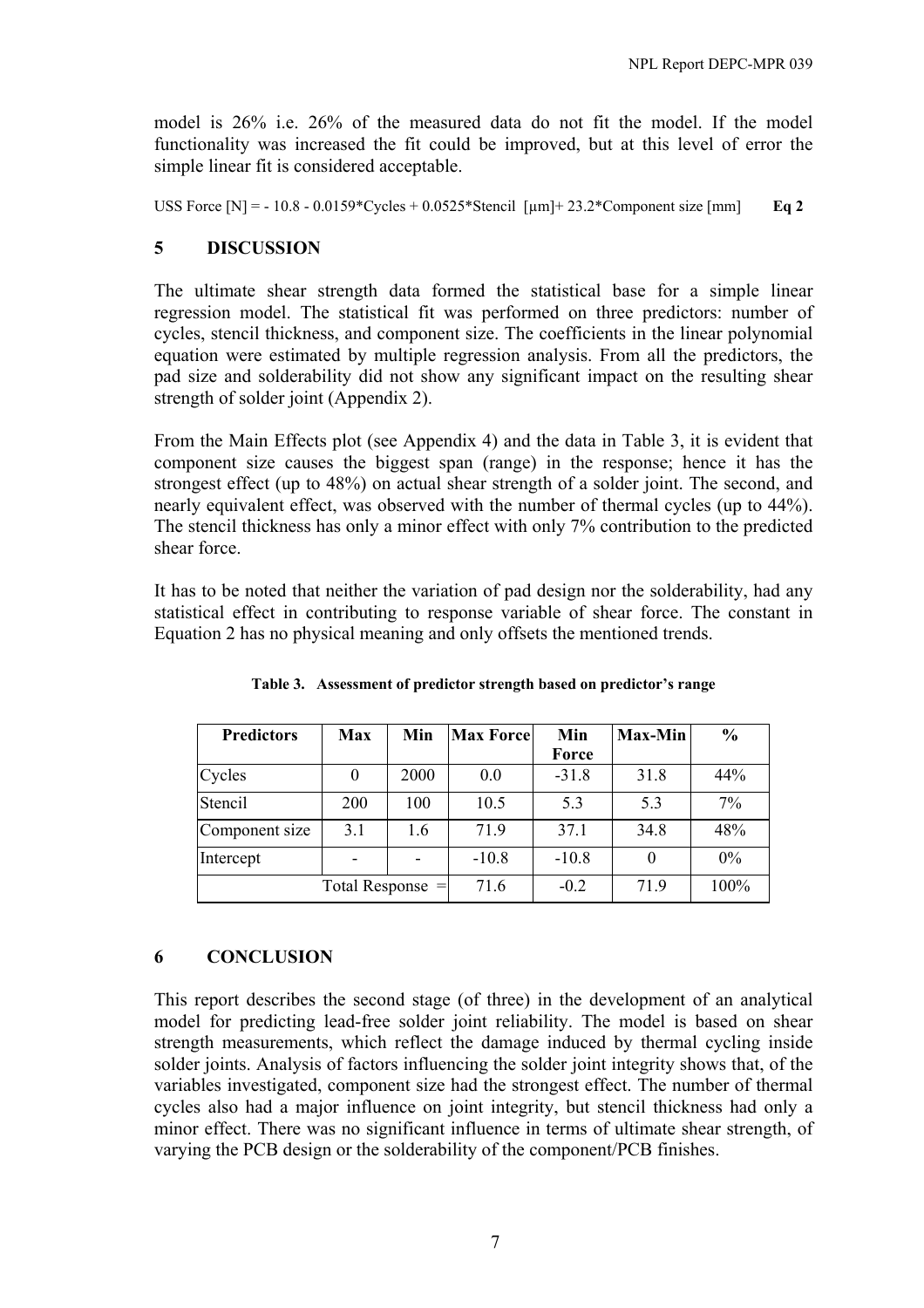### **7 ACKNOWLEDGMENTS**

The work was carried out as part of a project in the Materials Processing Metrology Programme of the UK Department of Trade and Industry.

### **8 REFERENCES**

- [1] Dusek, M., and Hunt, C., "*Analytical Model for Thermal Cycling*" NPL Report MATC(A)163, March 2004
- [2] Dusek, M., Wickham, M., Hunt, C: "*The Impact of Thermal Cycle Regime on the Shear Strength of Lead-free Solder Joints*", NPL Report MATC(A)156, November 2003
- [3] Dusek, M., and Hunt, C., "*Crack Detection Methods For Lead-free Solder Joints*", NPL Report MATC(A)164, March 2004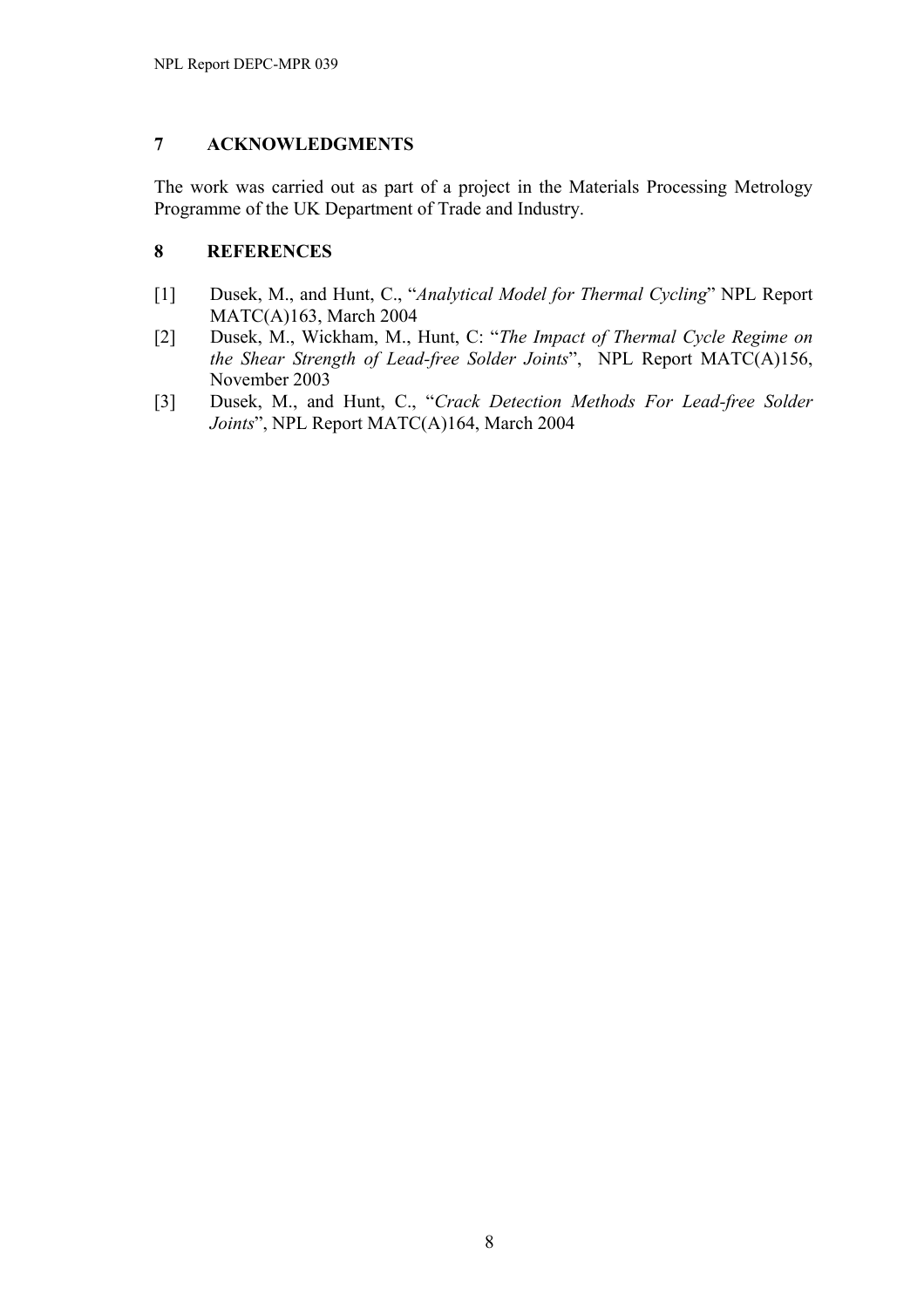Ultimate shear force required to rupture the solder joint as a function of the number of cycles to which the assembly had been subjected. The ageing condition for Age 0, Age 1 and Age 2 was 155  $\degree$ C, and the duration for each age was 0, 72 and 200 hours respectively.

![](_page_14_Figure_3.jpeg)

![](_page_14_Figure_4.jpeg)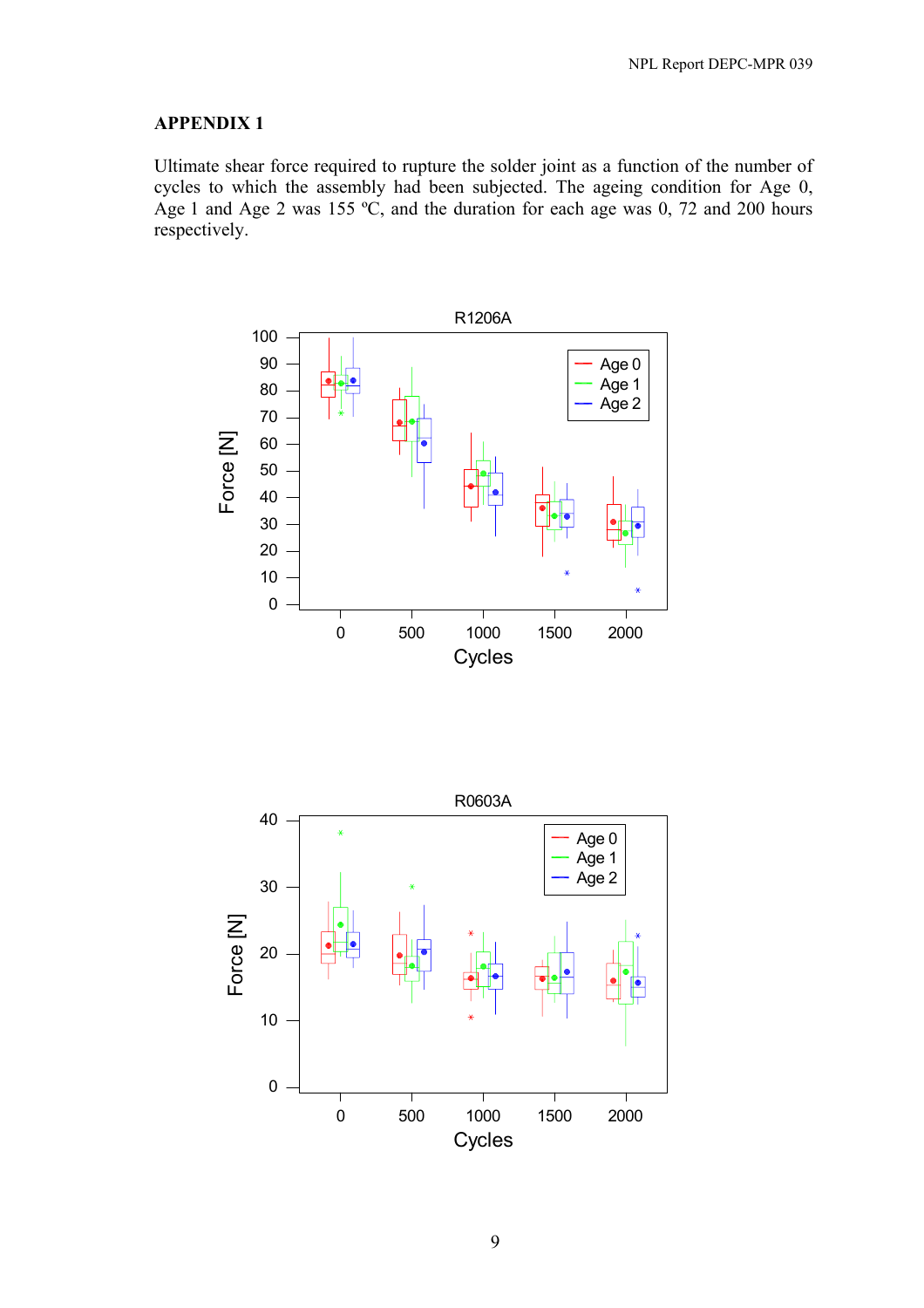![](_page_15_Figure_1.jpeg)

![](_page_15_Figure_2.jpeg)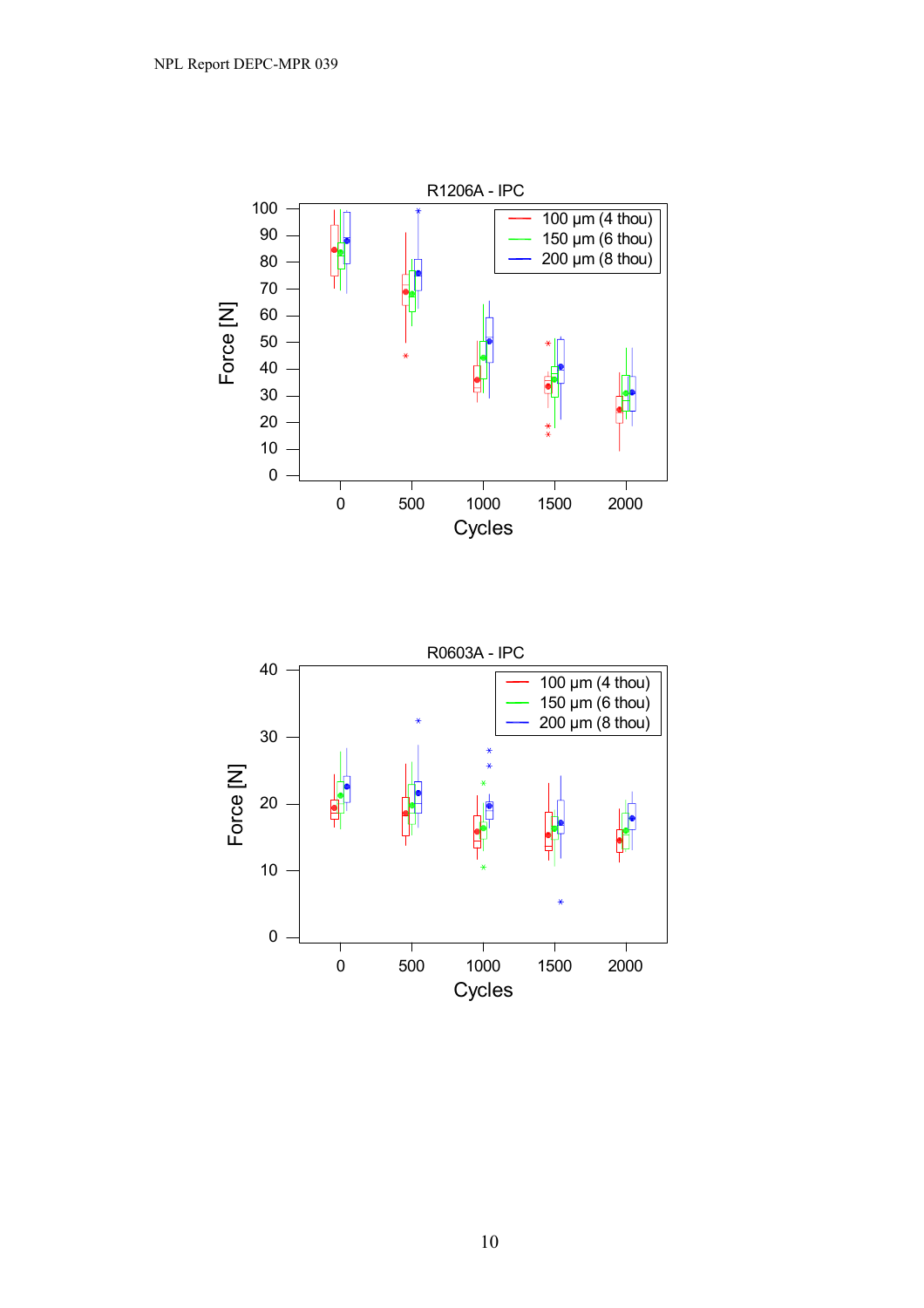![](_page_16_Figure_1.jpeg)

![](_page_16_Figure_2.jpeg)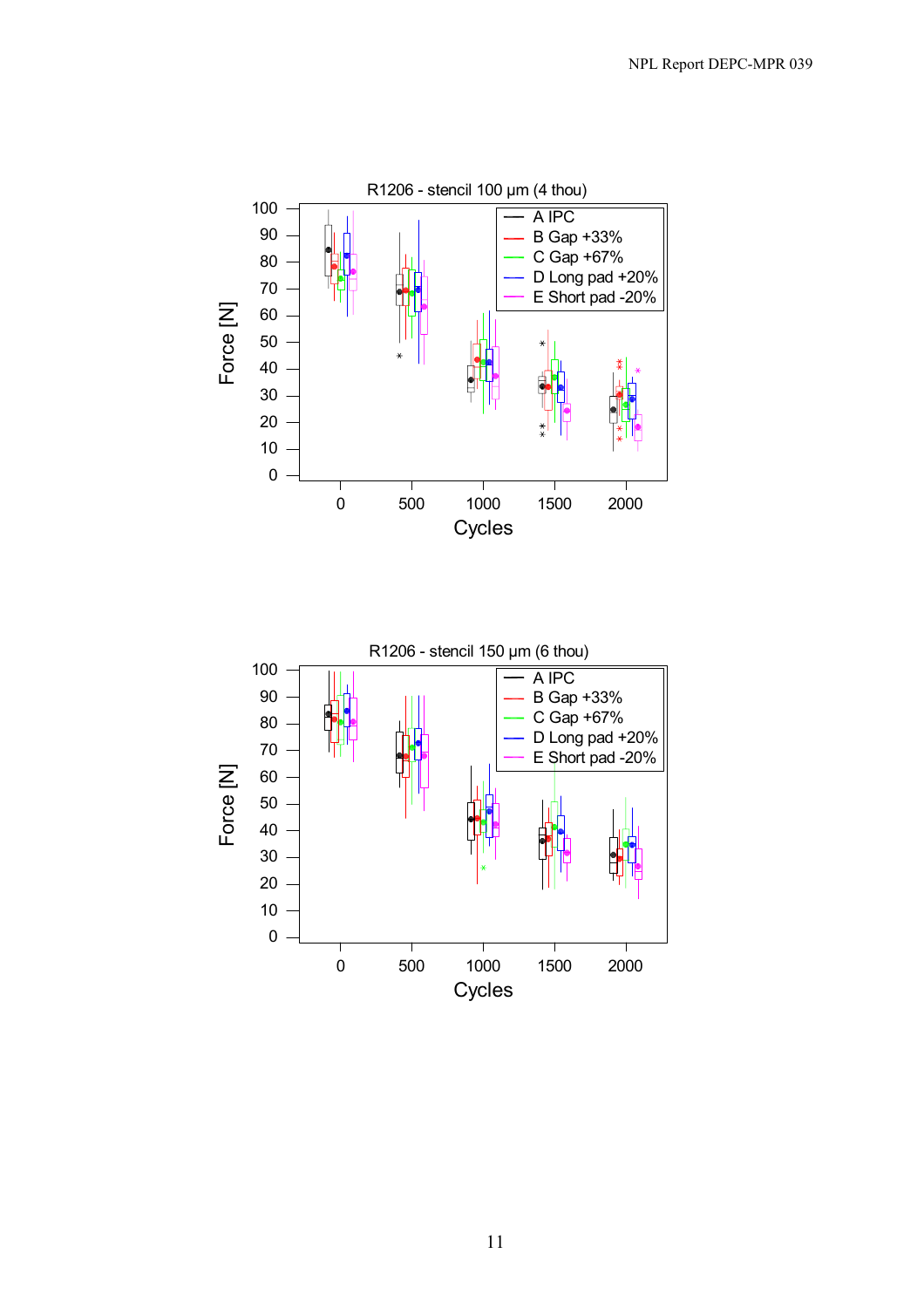![](_page_17_Figure_1.jpeg)

![](_page_17_Figure_2.jpeg)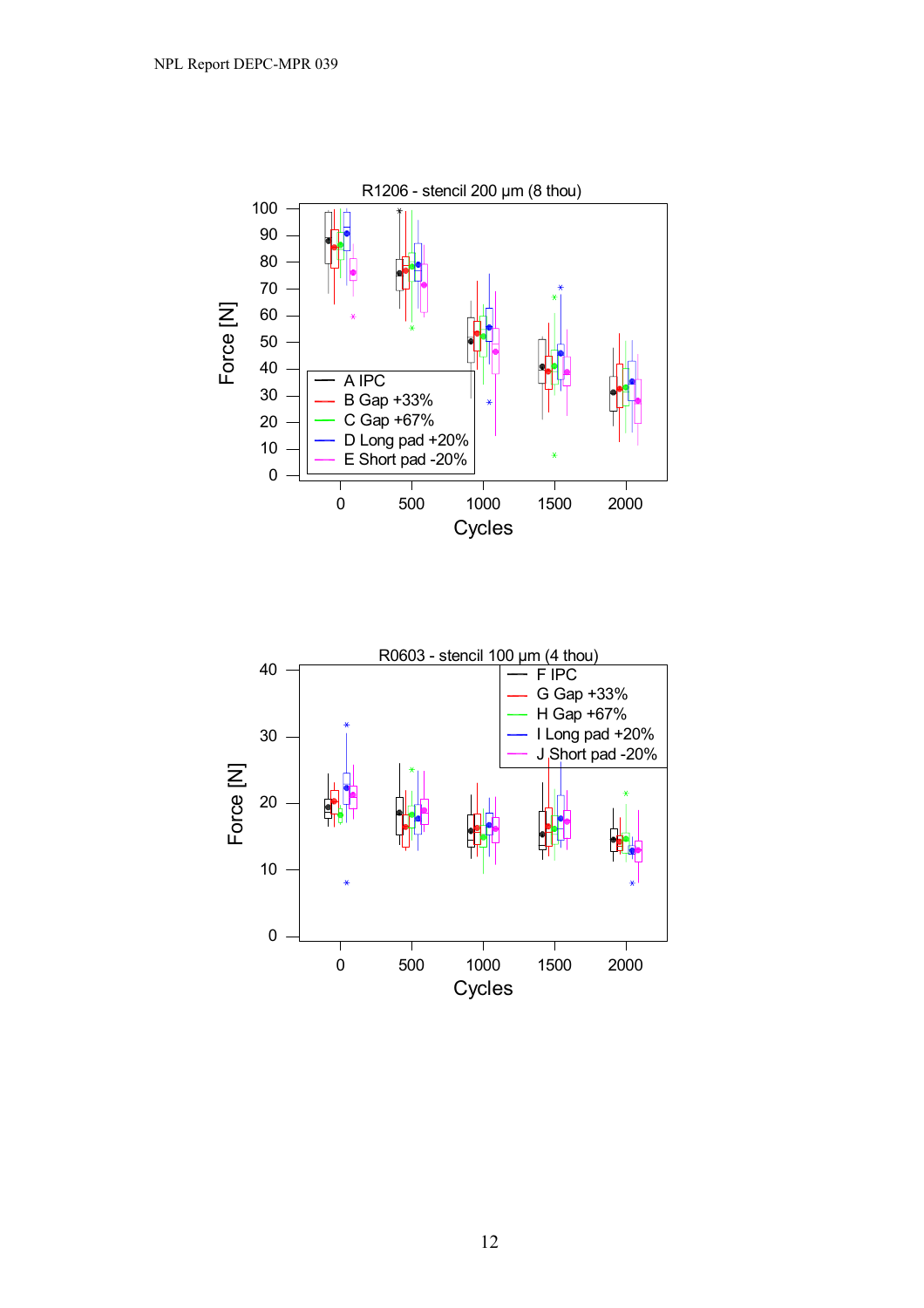![](_page_18_Figure_1.jpeg)

![](_page_18_Figure_2.jpeg)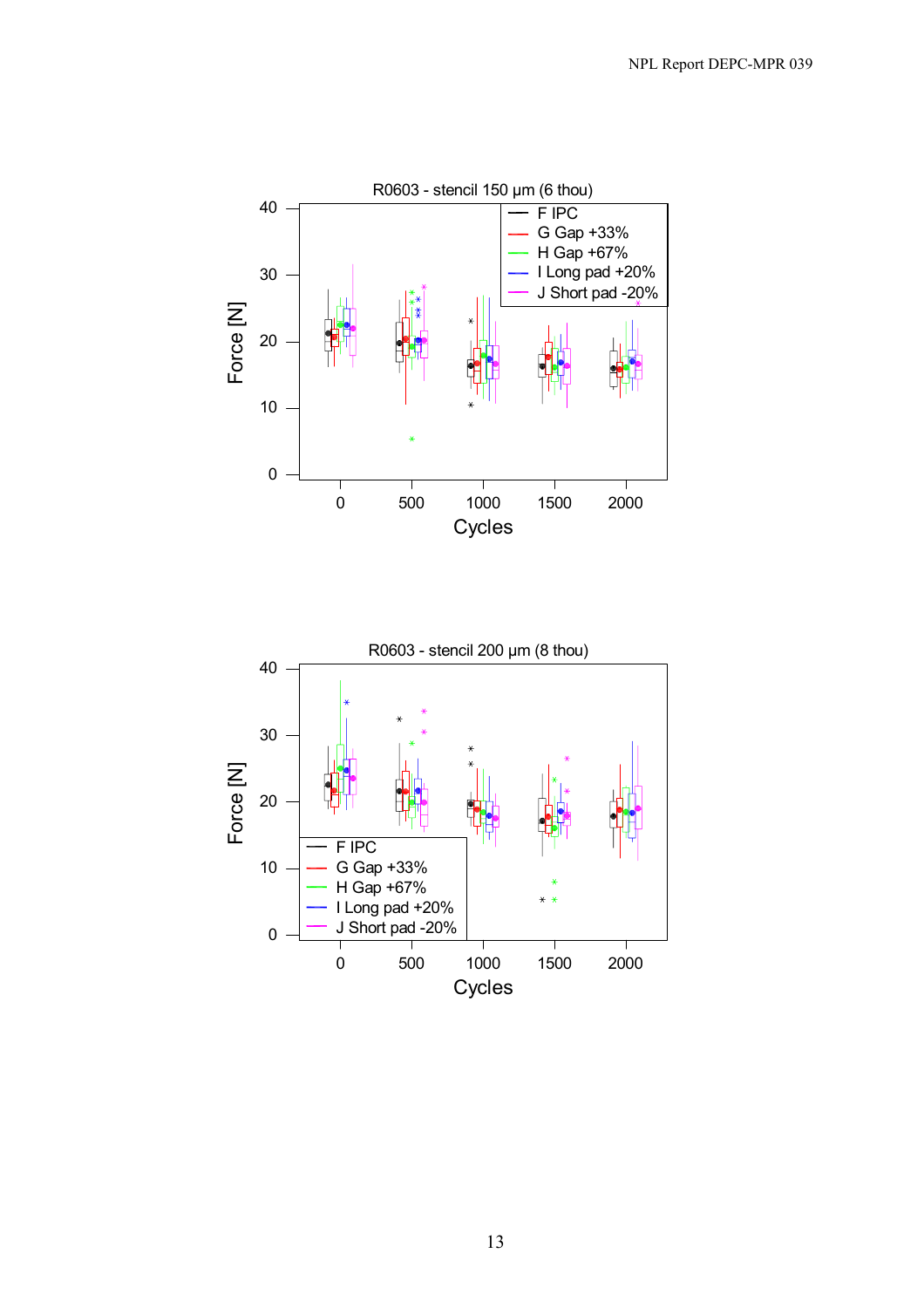It is self evident that multiple regression analysis is only applied when there is a trend. For the data looking at solderability and pad design, it is not clear whether such a trend exists. Hence to establish if there is a statistically significant difference the t-test is used. But firstly the F-test is run to establish whether to use the equal variance or pooled variance t-test.

The results of the statistical analysis are given in Table A2.1 and A2.2 for the 1206 and 0603 respectively. Within each table the Age 1 and Age 2 are compared with the Age 0 zero data.

In both Table A2.1 and A2.2 the first two columns list age group and cycle number for the shear test result. The third column shows the p-value of the variance F-test, if this is less than 0.05 the variance are different. Column 4 indicates this result. If the variance test results as "variance equal" the final t-test is two-sample t-test with equal variances. If the variance test results as "variance different" the final two-sample t-test is with pooled variance. The result of statistical test is a p-value. If the p-value is smaller than 0.05 the test is confirming that there is no statistical difference between tested sample sets (null hypothesis). If the p-value is bigger than 0.05 the tested sample groups are not statistically different with confidence limit of 95%. Inspection of the p value results of the two sample t-tests prove that there is no statistical significance (measurable difference) in the shear strength of solder joints from the three aged groups of both sizes of resistors. The differences observed for the 1206 are isolated and insufficient to construct a regression analysis.

|             |             |       | F-test for Variance | Two sample t-test |                  |
|-------------|-------------|-------|---------------------|-------------------|------------------|
| Set 1 cycle | Set 2_cycle | $F-p$ | Variance test       | p                 | Difference? test |
| Age $0\,0$  | Age $1 \ 0$ | 0.035 | Different           | 0.713             | No               |
| Age 0 500   | Age 1_500   | 0.29  | Equal               | 0.907             | N <sub>0</sub>   |
| Age 0 1000  | Age 1 1000  | 0.204 | Equal               | 0.107             | No               |
| Age 0 1500  | Age 1 1500  | 0.237 | Equal               | 0.255             | No               |
| Age 0 2000  | Age 1 2000  | 0.432 | Equal               | 0.116             | N <sub>0</sub>   |
|             |             |       |                     |                   |                  |
| Set 1 cycle | Set 2 cycle | $F-p$ | Variance test       | p                 | Difference? test |
| Age $0\,0$  | Age $2 \ 0$ | 0.577 | Equal               | 0.983             | N <sub>0</sub>   |
| Age 0 500   | Age 2 500   | 0.233 | Equal               | 0.037             | <b>Yes</b>       |
| Age 0_1000  | Age 2_1000  | 0.864 | Equal               | 0.477             | No               |
| Age 0 1500  | Age 2_1500  | 0.855 | Equal               | 0.282             | No               |
| Age 0 2000  | Age 2 2000  | 0.448 | Equal               | 0.665             | No               |
|             |             |       |                     |                   |                  |
| Set 1 cycle | Set 2 cycle | $F-p$ | Variance test       | p                 | Difference? test |
| Age $1 \ 0$ | Age $2 \ 0$ | 0.113 | Equal               | 0.662             | N <sub>0</sub>   |
| Age 1_500   | Age 2 500   | 0.887 | Equal               | 0.045             | <b>Yes</b>       |
| Age 1 1000  | Age 2_1000  | 0.271 | Equal               | 0.016             | <b>Yes</b>       |
| Age 1_1500  | Age 2_1500  | 0.315 | Equal               | 0.95              | No               |
| Age 1 2000  | Age 2 2000  | 0.137 | Equal               | 0.39              | No               |

**Table A2.1: Results of F-test and t-test for aged 1206 resistors**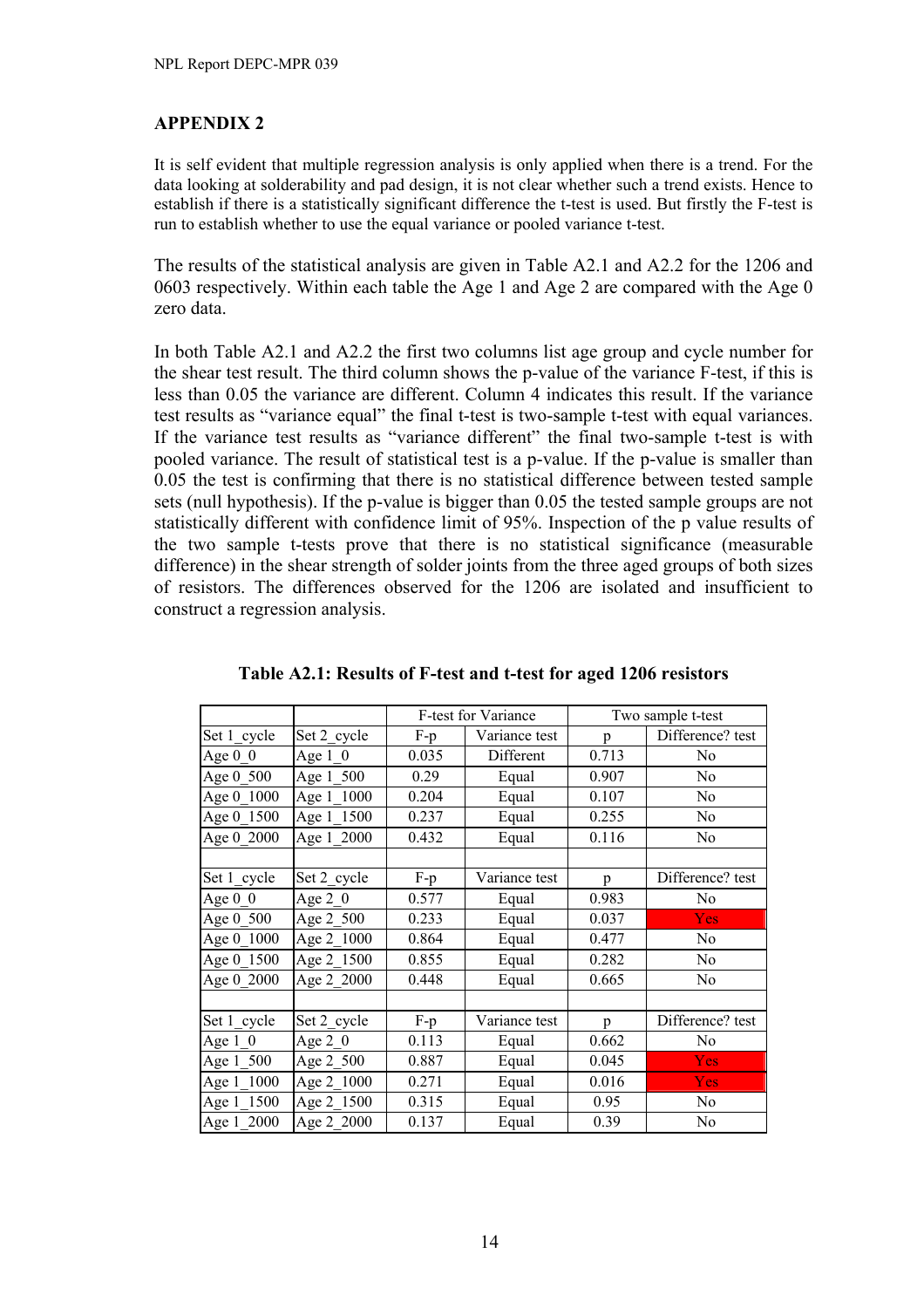|             |                         | F-test for Variance |               | Two sample t-test |                  |  |
|-------------|-------------------------|---------------------|---------------|-------------------|------------------|--|
| Set 1 cycle | Set 2 cycle             | $F-p$               | Variance test | p                 | Difference? test |  |
| Age $0\ 0$  | Age $1 \ 0$             | 0.051               | Equal         | 0.066             | No               |  |
| Age 0 500   | Age 1 500               | 0.609               | Equal         | 0.267             | No               |  |
| Age 0 1000  | Age 1 1000              | 0.729               | Equal         | 0.127             | No               |  |
| Age 0 1500  | Age 1_1500              | 0.196               | Equal         | 0.874             | No               |  |
| Age 0 2000  | Age 1 2000              | 0.014               | Different     | 0.354             | No               |  |
|             |                         |                     |               |                   |                  |  |
| Set 1_cycle | Set 2_cycle             | $F-p$               | Variance test | p                 | Difference? Test |  |
| Age $0\ 0$  | Age $2\ 0$              | 0.44                | Equal         | 0.862             | No               |  |
| Age 0 500   | Age 2_500               | 1                   | Equal         | 0.69              | No               |  |
| Age 0 1000  | Age 2 1000              | 0.602               | Equal         | 0.776             | No               |  |
| Age 0 1500  | Age 2_1500              | 0.026               | Different     | 0.391             | N <sub>0</sub>   |  |
| Age 0 2000  | Age 2 2000              | 0.56                | Equal         | 0.808             | N <sub>0</sub>   |  |
|             |                         |                     |               |                   |                  |  |
| Set 1_cycle | Set 2_cycle             | $F-p$               | Variance test | p                 | Difference? test |  |
| Age $1 \ 0$ | Age $2\ 0$              | 0.009               | Different     | 0.071             | No               |  |
| Age 1_500   | Age 2 500               | 0.624               | Equal         | 0.155             | N <sub>0</sub>   |  |
| Age 1 1000  | $\overline{Age}$ 2_1000 | 0.391               | Equal         | 0.173             | No               |  |
| Age 1 1500  | Age 2_1500              | 0.35                | Equal         | 0.52              | No               |  |
| Age 1 2000  | Age 2 2000              | 0.054               | Equal         | 0.289             | No               |  |

### **Table A2.2: Results of t-test for 0603 resistors**

As seen in Table A2.3 there are results of the statistical analysis are given 1206 resistors designs A and B. The results of the tests are showing no statistical difference between A and B designs with 150 µm stencil. Based on the plots in Appendix 1 there is no evidence that other pad designs combinations show any difference.

| Table A2.3: Results of t-test for 1206 resistors designs A and design B |
|-------------------------------------------------------------------------|
| $(150 \mu m$ stencil)                                                   |

| Design cycle   | Design cycle | F, p-value | Variance test | p-value | Difference? test |
|----------------|--------------|------------|---------------|---------|------------------|
| A <sub>0</sub> | B0           | 0.933      | Equal         | 0.531   | No               |
| A500           | <b>B500</b>  | 0.147      | Equal         | 0.921   | N <sub>0</sub>   |
| A1000          | <b>B1000</b> | 0.823      | Equal         | 0.936   | No               |
| A1500          | <b>B1500</b> | 0.664      | Equal         | 0.818   | N <sub>0</sub>   |
| A2000          | <b>B2000</b> | 0.276      | Equal         | 0.557   | No               |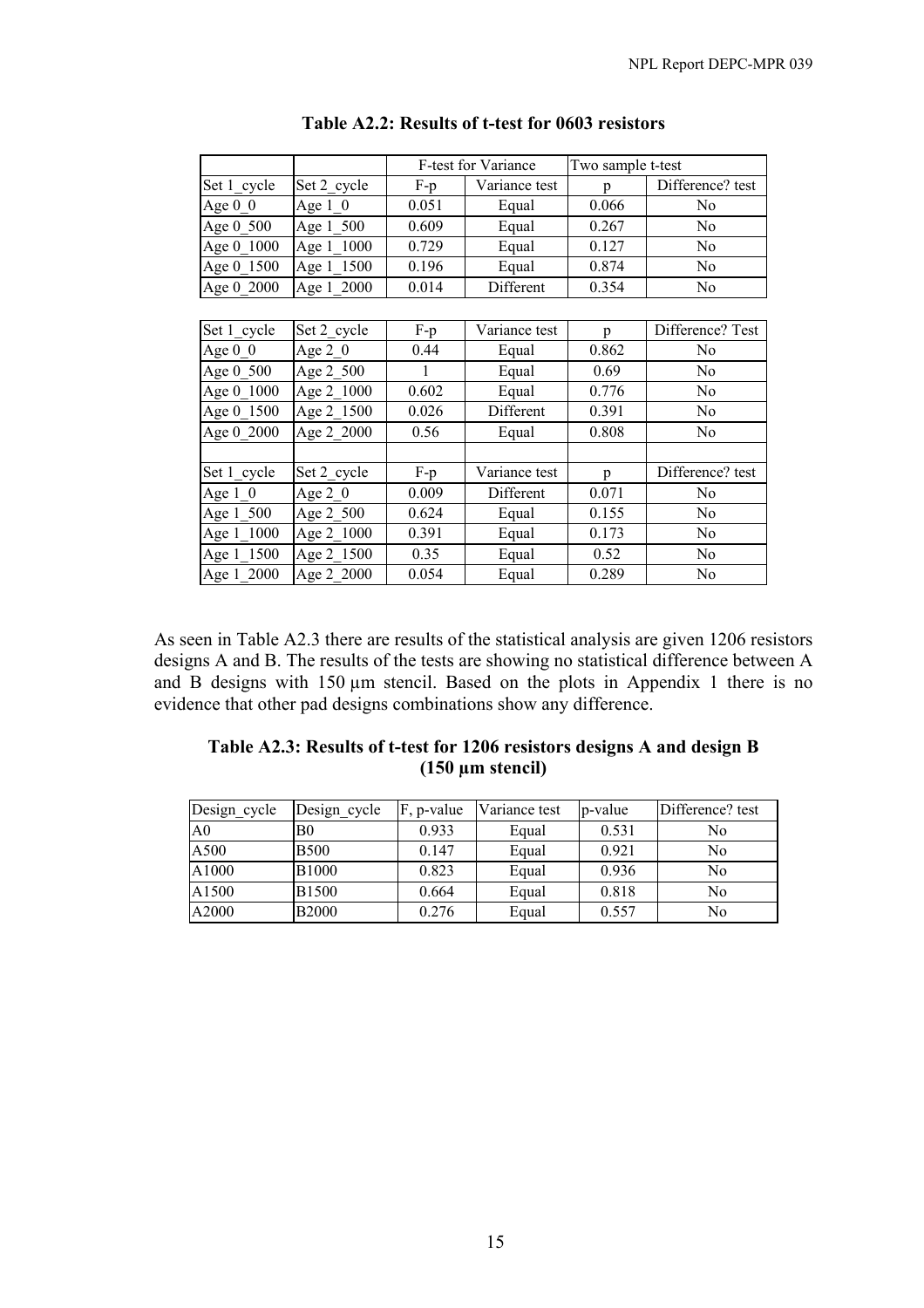#### **Regression Analysis: Force [N] versus Cycles, Stencil, Component size**

Below is the output from the statistical software package.

The regression equation is Force  $[N] = - 10.8 - 0.0159*Cycles + 0.0525*Stencil + 23.2*Component size$ Predictor Coef SE Coef T P VIF Constant -10.836 2.906 -3.73 0.000 Cycles -0.0159153 0.0008010 -19.87 0.000 1.0 Stencil 0.05253 0.01388 3.78 0.000 1.0 Component size23.1821 0.7552 30.70 0.000 1.0  $S = 12.32$   $R-Sq = 74.1%$   $R-Sq(adj) = 74.0%$ PRESS = 72492.9 R-Sq(pred) = 73.63% Analysis of Variance Source DF SS MS F P Regression 3 203795 67932 447.75 0.000 Residual Error 469 71155 152 Lack of Fit 26 49612 1908 39.24 0.000 Pure Error 443 21543 49 Total 472 274951 Durbin-Watson statistic = 0.64 Lack of fit test Possible curvature in variable Cycles (P-Value = 0.000) Possible interactions with variable Cycles (P-Value = 0.000) Possible curvature in variable Component size (P-Value = 0.000) Possible interactions with variable Component size (P-Value = 0.000) Possible lack of fit at outer X-values (P-Value =  $0.000$ ) Overall lack of fit test is significant at  $P = 0.000$ 

#### **General Linear Model: Force [N] versus Cycles, Stencil, Component size**

| Factor<br>Cycles<br>Stencil<br>Component size                  | Type<br>fixed<br>fixed<br>fixed |        | 5 0 | Levels Values<br>3 100 150 200<br>2 1.6 3.1 | 500 1000 1500 2000 |        |              |
|----------------------------------------------------------------|---------------------------------|--------|-----|---------------------------------------------|--------------------|--------|--------------|
| Analysis of Variance for Force [N, using Adjusted SS for Tests |                                 |        |     |                                             |                    |        |              |
| Source                                                         | DF                              | Seq SS |     | Adj SS                                      | Adj MS F           |        | $\mathbf{P}$ |
| Cycles                                                         | 4                               | 62403  |     | 63783                                       | 15946 110.26       |        | 0.000        |
| Stencil                                                        | $\mathfrak{D}$                  | 2147   |     | 2251                                        | 1125               | 7.78   | 0.000        |
| Component size                                                 |                                 | 143155 |     | 143155                                      | 143155             | 989.91 | 0.000        |
| Error                                                          | 465                             | 67246  |     | 67246                                       | 145                |        |              |
| Total                                                          | 472                             | 274951 |     |                                             |                    |        |              |